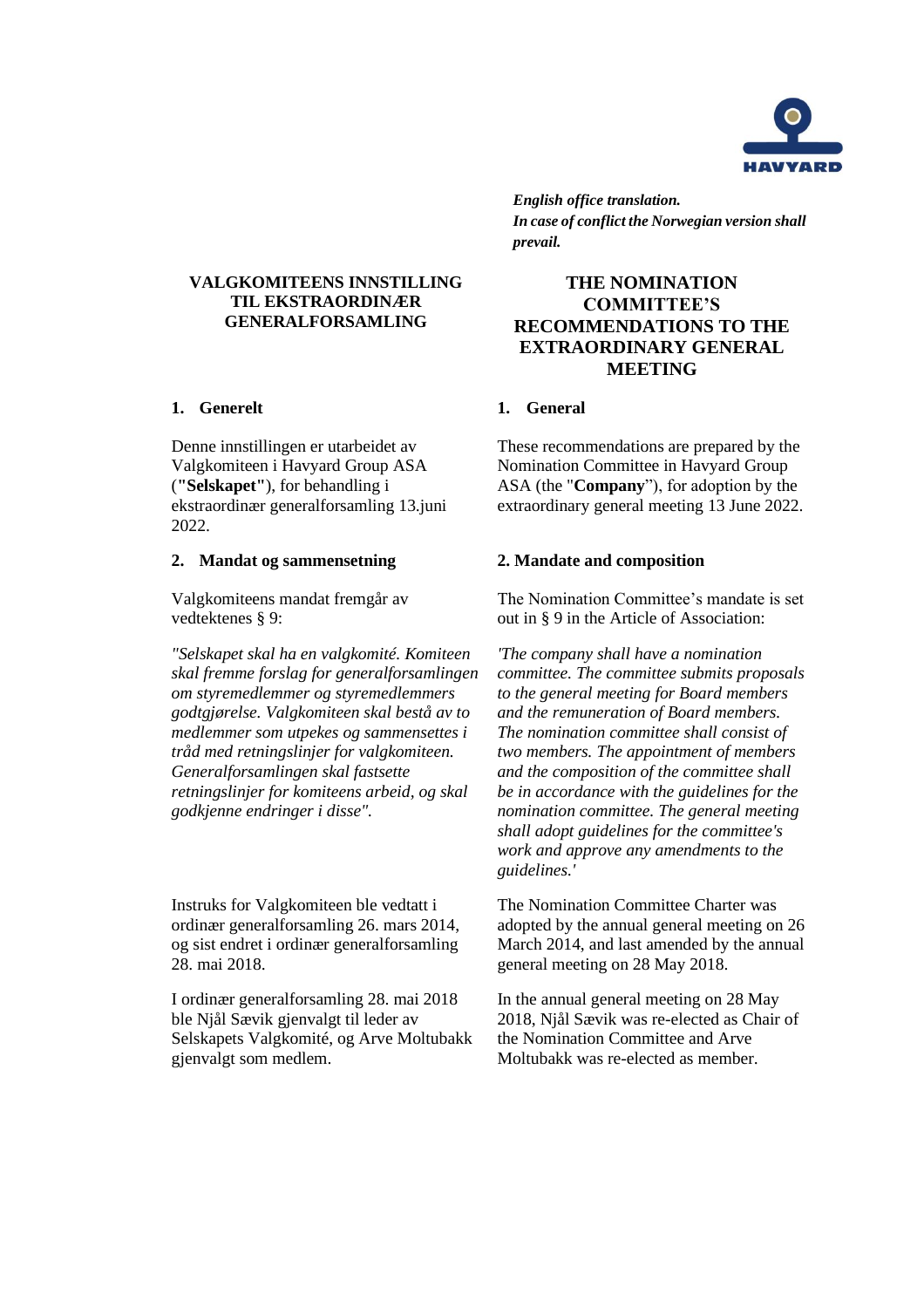

Det vises til børsmelding 20. mai 2022 om at Selskapet har inngått avtale om kjøp av 100% av aksjene i HG Group og 50% av aksjene i BKS Holding AS. Avtalen innebærer blant annet at dagens aksjonærer i Selskapet vil bli utvannet til å inneha ca. 34,4% av Selskapets aksjer etter sammenslåingen.

Valgkomiteen har siden offentliggjøring av den ovennevnte transaksjonen avholdt flere møter. Komiteen eller komiteens medlemmer har hatt samtaler med styreleder, øvrige styremedlemmer, enkelte aksjonærer og andre som Valgkomiteen anser relevant ved vurderingen av behov for endringer i styrets sammensetning.

# **4. Styresammensetning – Valgkomiteens innstilling**

Styret i Selskapet består i dag av følgende medlemmer:

- Vegard Sævik (styrets leder)
- Hege Heian Notøy (styremedlem)
- Helge Simonnes (styremedlem)
- Hege Sævik Rabben (styremedlem)
- Svein Asbjørn Gjelseth (styremedlem),
- Jan Olav Gjerde (styremedlem, ansatterepresentant)
- Geir Helge Nordstrand (styremedlem, ansatterepresentant)
- Robert Borlaug (varamedlem, ansatterepresentant)
- Trygve Systad (varamedlem, ansatterepresentant)

## **3. Valgkomiteens arbeid 3. The Nomination Committee's work**

Reference is made to the stock exchange announcement on 20 May 2022 with information that the Company has entered into an agreement to purchase 100% of the shares in HG Group and 50% of the shares in BKS Holding AS. The agreement entails, among other things, that the current shareholders in the Company will be diluted to hold approx. 34.4% of the Company's shares after the merger.

The Nomination Committee has since the announcement of the above mentioned transaction held several meetings. The Nomination Committee or its members have had meetings with the Chair of the Board, the Board of Directors, individual shareholders and others that the Nomination Committee deems relevant when assessing the need for changes to the Board of Directors.

## **4. Composition of the Board of Directors – the Nomination Committee's recommendation**

The Board of Directors of the Company today consists of the following members:

- Vegard Sævik (Chair of the Board)
- Hege Heian Notøy (board member)
- Helge Simonnes (board member)
- Hege Sævik Rabben (board member)
- Svein Asbjørn Gjelseth (board member)
- Jan Olav Gjerde (board member, employee representative)
- Geir Helge Nordstrand (board member, employee representative)
- Robert Borlaug (deputy member, employee representative)
- Trygve Systad (deputy member, employee representative)